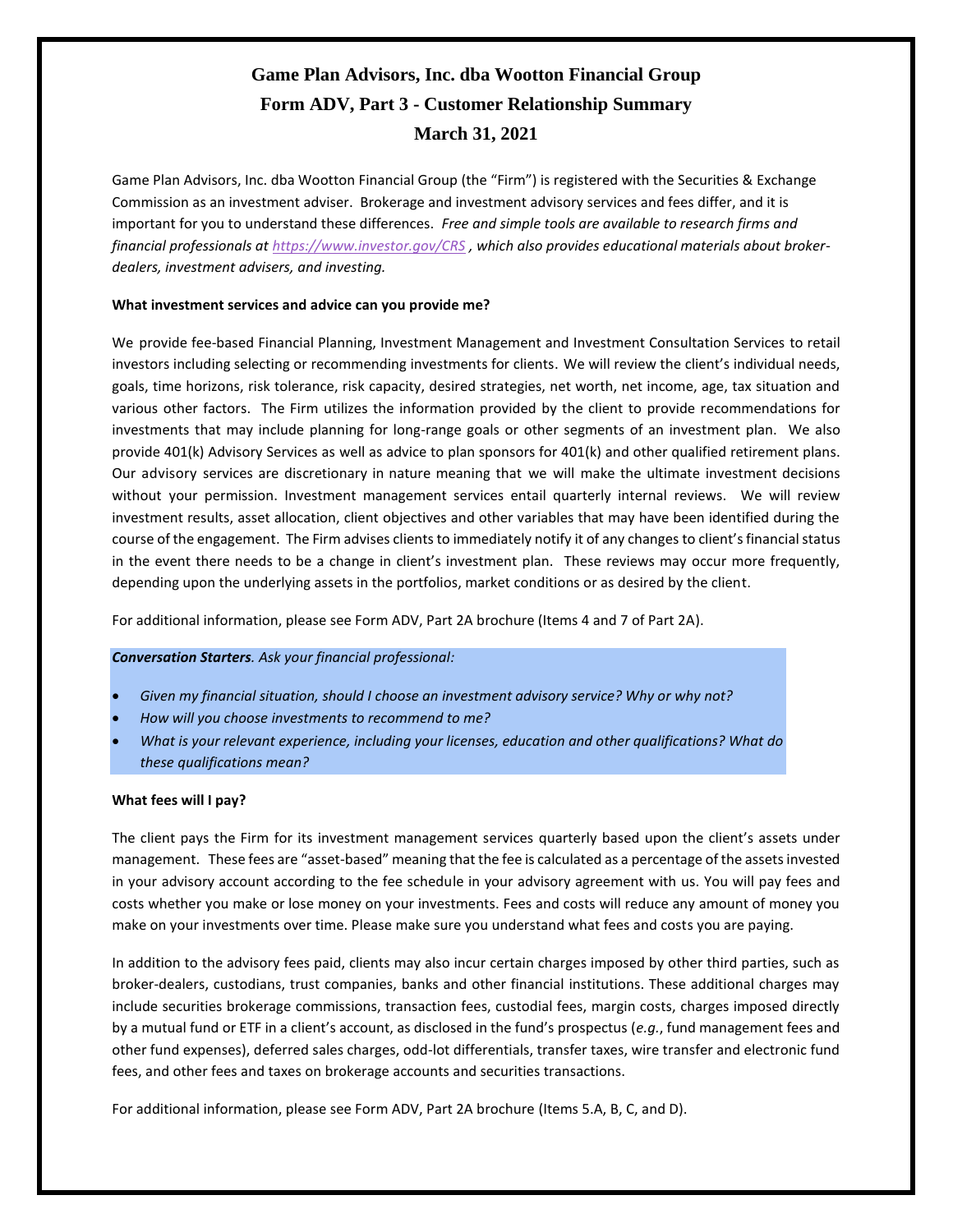#### *Conversation Starter. Ask your financial professional:*

*Help me understand how these fees and costs might affect my investments. If I give you \$10,000 to invest, how much will go to fees and costs, and how much will be invested for me?*

*What are your legal obligations to me when acting as my investment adviser? How else does your firm make money and what conflicts of interest do you have?* 

When we act as your investment adviser, we have to act in your best interest and not put our interest ahead of yours. At the same time, the way we make money creates some conflicts with your interests. You should understand and ask us about these conflicts because they can affect the investment advice we provide you. Here is an example to help you understand what this means:

- Retirement rollovers: If we recommend that a client rollover his/her retirement plan assets such a recommendation creates a conflict of interest because we will earn new (or increase current) compensation as a result of the rollover.
- Fixed Insurance: The Firm's financial professionals are licensed to provide insurance services to clients for personal, estate and business needs. We receive compensation from the sale of fixed insurance products which creates a conflict of interest because we will earn compensation for the recommendation of insurance products.

*Conversation Starter. Ask your financial professional:*

*How might your conflicts of interest affect me, and how will you address them?*

For additional information, please see our Form ADV, Part 2A brochure.

#### **How do your financial professionals make money?**

Our financial professionals are compensated through the investment advisory fees earned by the Firm. This means that the more assets you invest in your account, the more you will pay in fees, and therefore *we have an incentive to encourage you to increase your advisory account assets*.

#### **Do you or your financial professionals have legal or disciplinary history?**

No.

Visit <https://www.investor.gov/CRS> for a free and simple search tool to research us and our financial professionals.

*Conversation Starter*. *Ask your financial professional:*

*As a financial professional, do you have any disciplinary history? For what type of conduct?*

*For additional information about our services,* please visit our website[, https://woottonfinancial.com/.](https://woottonfinancial.com/) If you would like additional, up-to-date, information or a copy of this disclosure, please call (936) 449-5952.

*Conversation Starter. Ask your financial professional:*

*• Who is my primary contact person? Is he or she a representative of an investment adviser or a broker-dealer? Who can I talk to if I have concerns about how this person is treating me?*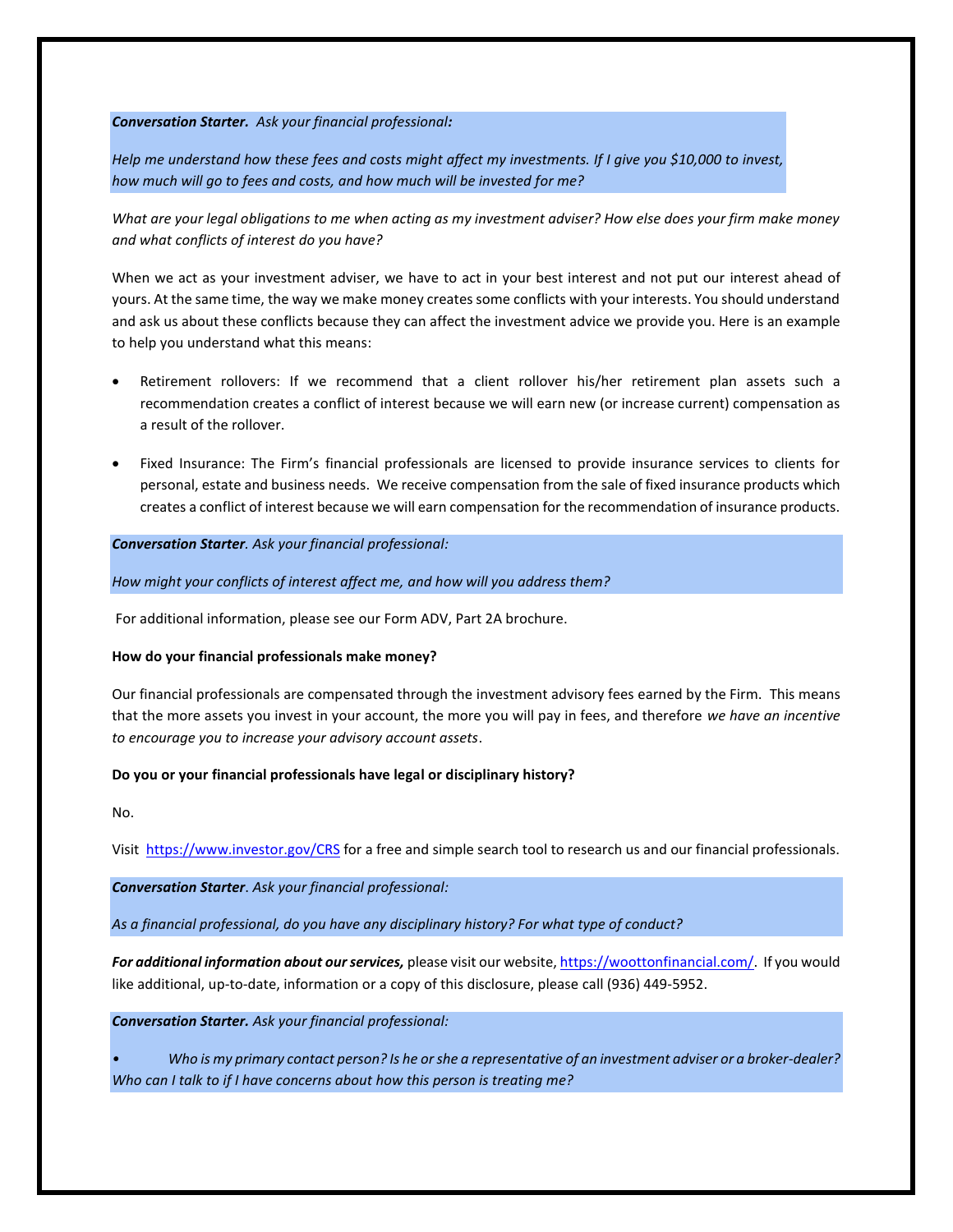# <span id="page-2-0"></span>Game Plan Advisors, Inc. d.b.a. Wootton Financial Group Inc Client Brochure

*This Brochure provides information about the qualifications and business practices of Game Plan Advisors, Inc. If you have any questions about the contents of this Brochure, please contact us at (936)449-5952, (866) 416-1703 or via email at* [chris@woottonfinancial.com](mailto:chris@craigwear.com)*. The information in this Brochure has not been approved or verified by the United States Securities and Exchange Commission or by any state securities' authority.*

*Game Plan Advisors, Inc. is a registered investment adviser. Registration of an Investment Adviser does not imply any level of skill or training. The oral and written communications of an Adviser provide you with information about which you determine to hire or retain an Adviser.*

*Additional information about Game Plan Advisors, Inc. is also available on the SEC's Web site at [www.adviserinfo.sec.gov.](http://www.adviserinfo.sec.gov/)*

*Game Plan Advisors, Inc. SEC number is: 801-72512*

*The firm's CRD number is: 114641*

**2040 N. Loop 336 W. Suite 125 Conroe, Texas 77304 (936) 449-5952 [www.woottonfinancial.com](http://www.craigwear.com/)**

**March 2022**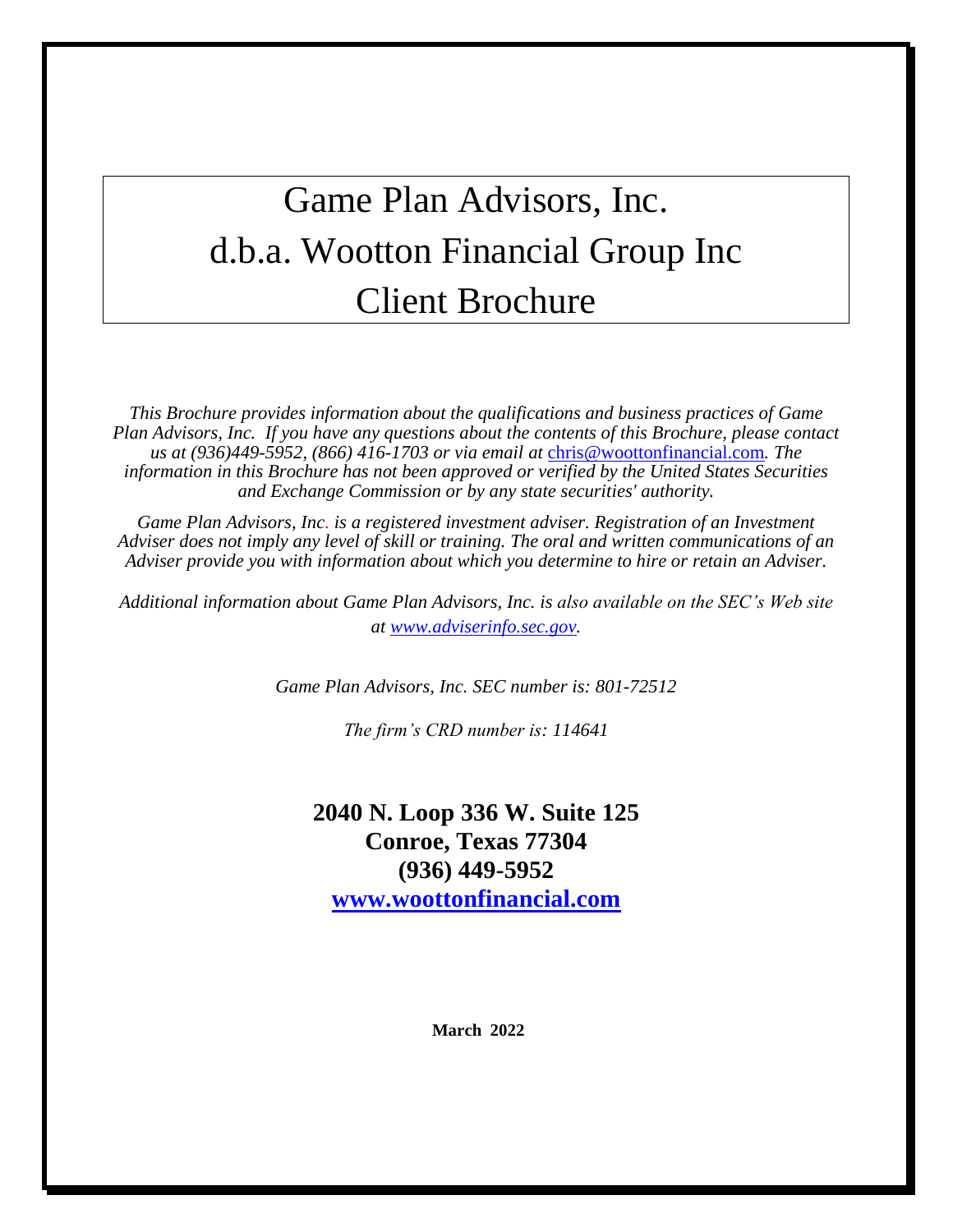## **ITEM 2: MATERIAL CHANGES**

<span id="page-3-0"></span>On an ongoing basis, this item will discuss only specific material changes that are made to the Brochure and provide Clients with a summary of such changes. Game Plan Advisors, Inc. ("Game Plan" or "Firm") will also reference the date of its last annual update of the Brochure. Since our last annual amendment filing in March 2021, we have made no material changes. Game Plan will provide clients with a new Brochure as necessary based on changes or new information, at any time, without charge.

Currently, Game Plan's Brochure may be requested by contacting Alicia Earnest by phone at (936) 449-5952 or via email at alicia@woottonfinancial.com.

Additional information about Game Plan is also available via the SEC's Web site at [www.adviserinfo.sec.gov.](http://www.adviserinfo.sec.gov/) The SEC's Web site also provides information about any persons affiliated with Game Plan who are registered, or are required to be registered, as investment adviser representatives of Game Plan.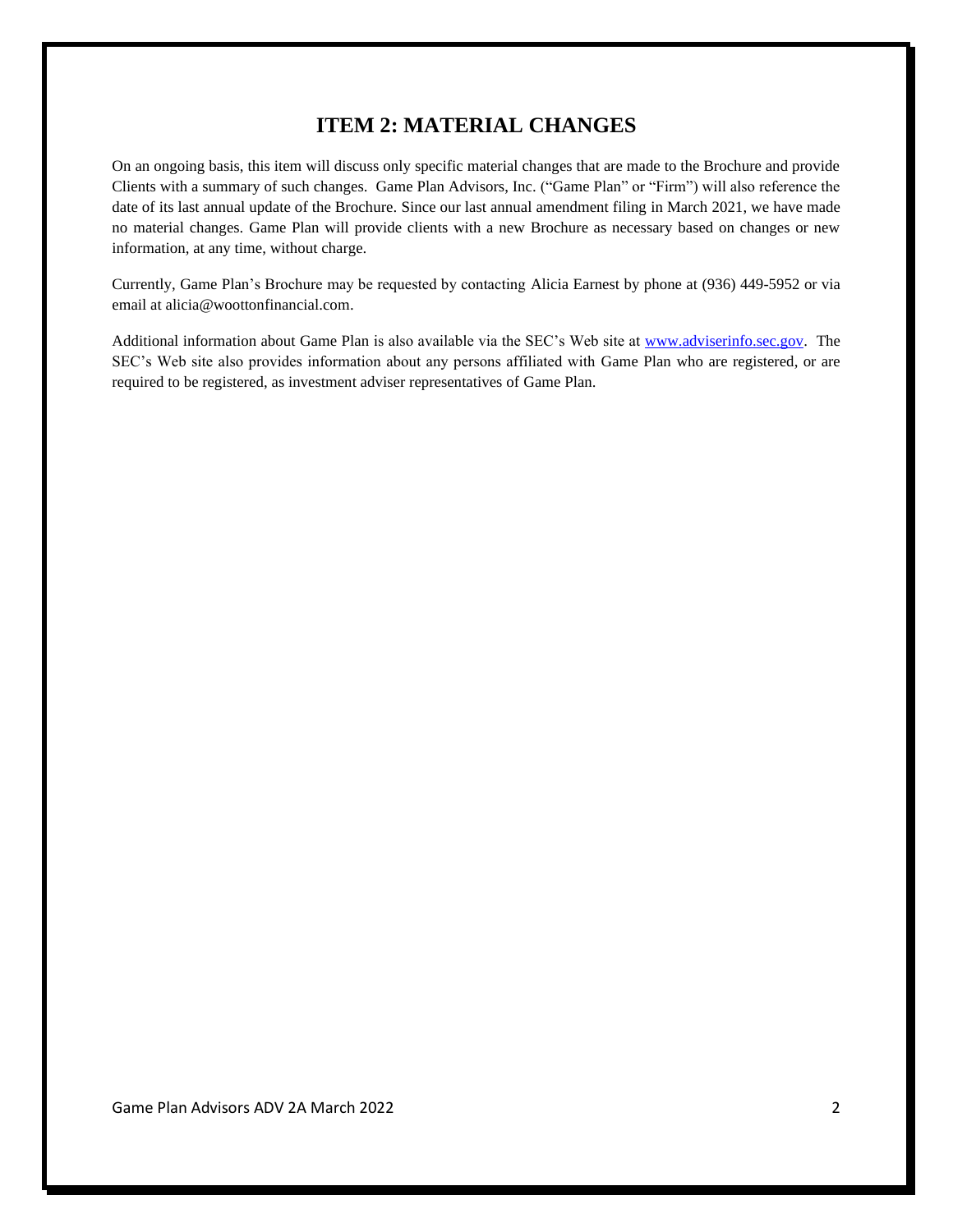# **TABLE OF CONTENTS**

<span id="page-4-0"></span>

| ITEM 8: METHODS OF ANALYSIS, INVESTMENT STRATEGIES AND RISK OF LOSS 9         |
|-------------------------------------------------------------------------------|
|                                                                               |
|                                                                               |
| ITEM 11: CODE OF ETHICS, PARTICIPATION OR INTEREST IN CLIENT TRANSACTIONS AND |
|                                                                               |
|                                                                               |
|                                                                               |
|                                                                               |
|                                                                               |
|                                                                               |
|                                                                               |

\* The SEC requires all investment advisers to organize their disclosure documents according to specific categories listed above, some of which may not pertain to Game Plan's business. When a required category is not relevant to our business, we will state that it does not apply.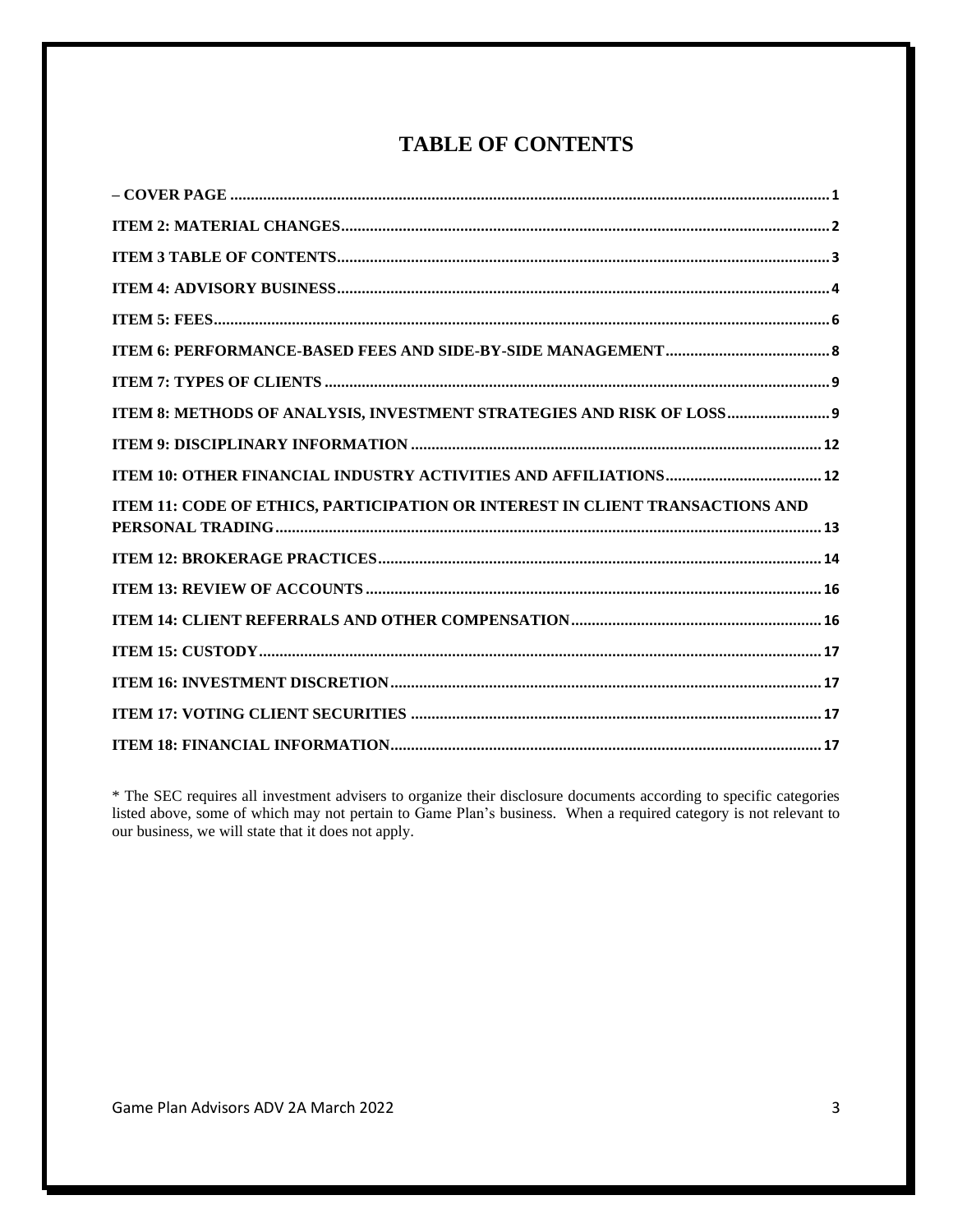## **ITEM 4: ADVISORY BUSINESS**

## <span id="page-5-0"></span>**A. Firm Description**

Game Plan was formed December 12, 1995 as a corporation organized pursuant to the laws of the State of Texas. Game Plan is 100% owned by Chris Wootton, who serves as President.

# **B. Types of Advisory Services**

The Firm provides fee-based Financial Planning, Investment Management and Investment Consultation Services. The Firm also provides 401(k) Advisory Services.

#### **Investment Management**

Game Plan will first review each client's present financial situation in an effort to assess the client's investment needs. Various data gathering methods and tools are utilized to fully understand the client's situation and particular needs. Investment Management provides for regular portfolio reviews as often as the client may prefer.

Portfolio Management Services provided by Game Plan include asset management of client funds. Game Plan designs, revises, reallocates and manages flexible portfolios and is authorized to use a wide variety of investments and asset classes in an attempt to seek profits and to protect capital under a wide range of changing environments. Portfolios shall attempt to achieve returns when they can reasonably be expected under prevailing market condition and account objectives. Game Plan does not promise or guarantee profits. Flexible portfolio objectives include Preservation of Capital, Income, Conservative Growth, Moderate Growth, and Aggressive Growth. Alternate names for the portfolios may be used for marketing purposes. Equities and alternative investments may be used in the Preservation and Income portfolios to preserve and increase portfolio value. Specific investments, timing and proportions are determined by Game Plan and vary over time. Flexible portfolios may include all types of mutual funds, securities or asset classes such as domestic, international, and emerging market stocks, bonds and certificates of deposit, American depository receipts, sector funds, focus funds, leveraged funds and ETFs, precious metals stock funds, bullion funds, bear market funds, short funds and individual stocks, bonds, convertibles, preferred stocks, master limited partnerships, royalty trusts, real estate investment trusts, exchange traded funds, and closed end funds. Other investments may also be used when in the client's best interest.

Clients are requested to contact Game Plan promptly if there has been any change in their current financial status to determine if there needs to be a change in investment objectives and strategies.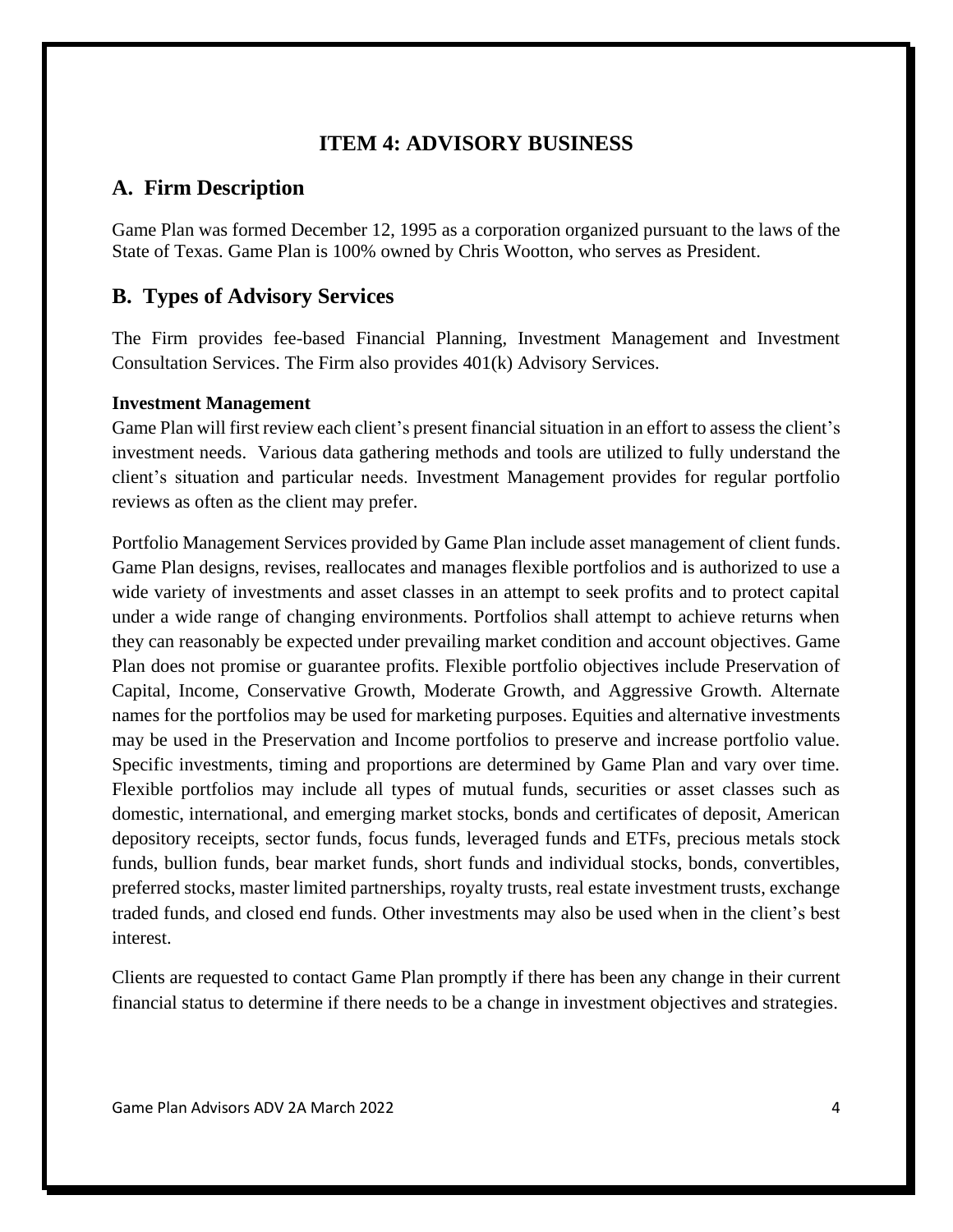Clients will receive transaction statements as they may occur and a monthly or quarterly statement of account from the custodian or brokerage firm where the assets are held. Clients may also be given access to internet sites that also report transaction and balance information.

Game Plan generally maintains discretionary authority over our clients' accounts. Adviser does not have custody of any clients' funds or securities. Additionally, clients have a direct and beneficial interest in their securities, rather than an undivided interest in a pool of securities.

#### **401(k) Advisory Services**

401(k) Advisory Service is most appropriate for clients who are active participants in a company sponsored 401(k) account. We will assist clients who desire initial and ongoing assistance, recommendations and alerts in designing and managing a diversified portfolio and making adjustments for changing conditions. Game Plan's 401(k) Advisory Service includes investment monitoring, adviser alerts, dynamic asset allocation and other signals from computer-based models for active qualified plan participants that wish to manage their own accounts but want assistance with ongoing allocation decisions. This service may be useful to clients who are plan participants in an employer sponsored retirement plan such as a 401(k), 403(b), 457, Keogh, Profit Sharing, or other retirement plans. Clients receive verbal, electronic, or written recommendations regarding investment allocations and clients decide whether to follow recommendations. All advice is given on a non-discretionary basis and Game Plan does not have the authority to initiate transactions on the client's behalf.

#### **Financial Planning**

Financial Planning Services provided by Game Plan include advice on issues relating to income, estate planning, college planning, retirement planning, income tax planning (but not income tax advice or preparation), and insurance planning. After an assessment of the client's overall financial situation, a determination is made as to the fee that will be assessed to the client for the Financial Planning services that are needed. The amount of the fee will range from \$0 to \$10,000 and is based on the level of complexity of the client's financial situation as well as the scope of the overall planning services to be performed.

#### **Investment Consultation**

In addition to fee-based Investment Management, Game Plan provides investment and financial advice through individual general consultations for those clients who do not desire intensive Financial Planning or Investment Management services. These consultations can be general in nature or focused on particular areas of interest and may be uniquely personalized, depending upon the client's needs. The nature of these services will be determined at the time of engagement.

#### **Publications and Education**

Game Plan may provide a newsletter to advisory clients free of cost or obligation. The Advisory Representatives of Game Plan may conduct seminars or educational classes that may include

Game Plan Advisors ADV 2A March 2022 5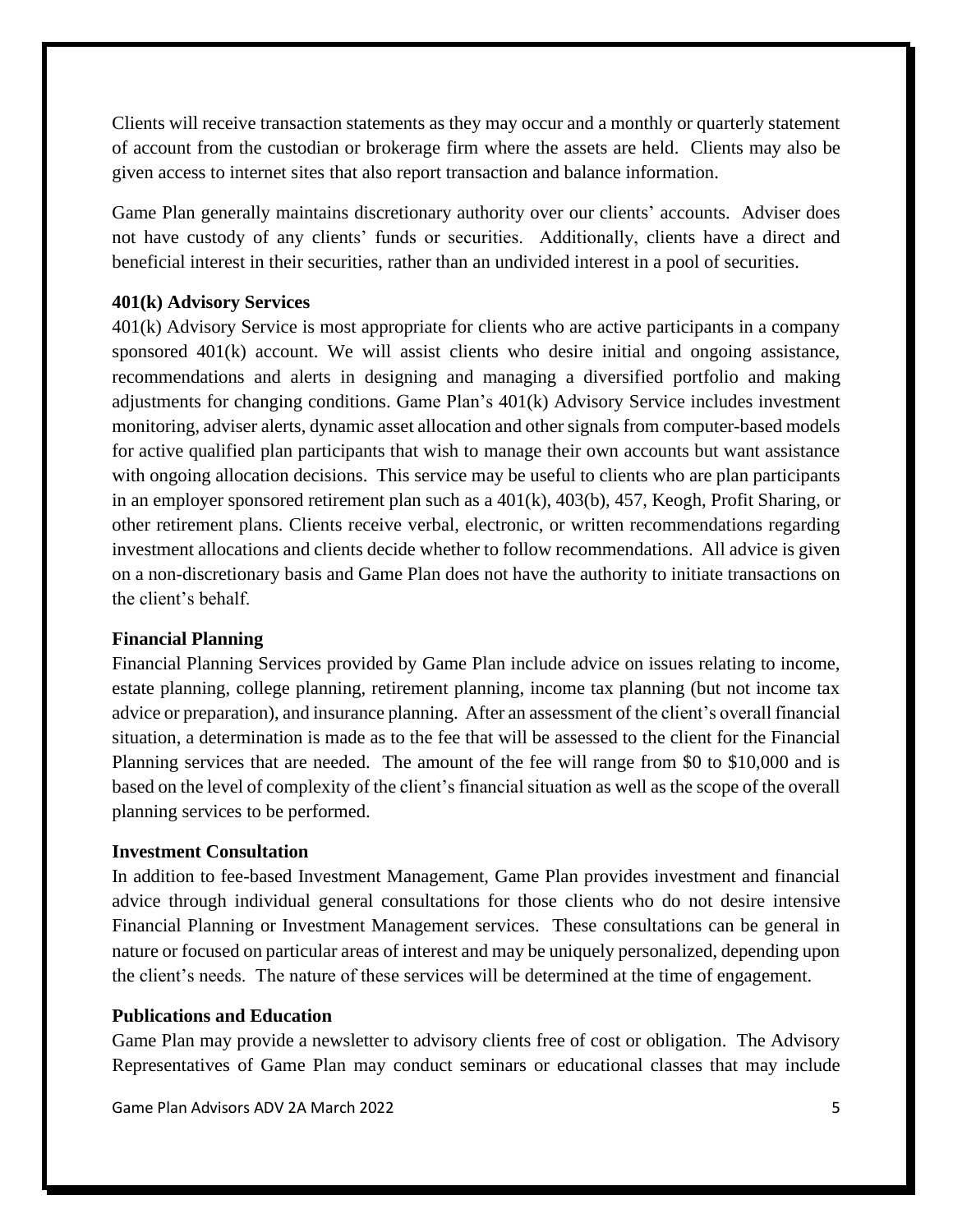presentations on financial planning, investment management, various investment and insurance strategies, and college funding, estate and retirement planning. Attendees are under no obligation to do so but are welcome to engage individualized services with Game Plan.

## **C. Client Tailored Services and Client Imposed Restrictions**

Investment Management Services provided by Game Plan include portfolio construction, asset allocation, monitoring, and review of the client's portfolio. After an interview is conducted, Game Plan will review the client's individual needs, goals, time horizons, risk tolerance, risk capacity, desired strategies, net worth, net income, age, tax situation and various other factors. Game Plan utilizes the information provided by the client to provide recommendations for investments that may include planning for long-range goals or other segments of an investment plan that may be desired.

# **D. Wrap Fee Programs**

Game Plan does not sponsor or manage a wrap fee program.

## **E. Amount of Assets Under Management**

Game Plan manages accounts on a discretionary and non-discretionary basis. As of December 31, 2021, the Firm had \$115,703,813 total discretionary assets under management.

# **ITEM 5: FEES**

# <span id="page-7-0"></span>**A. Description of Compensation and Basic Fee Schedule**

#### **Investment Management Fees**

Investment Management Fees ("Advisory Fees") are payable quarterly, in advance, and such fees may be deducted from the client's account(s) within 30 days following the end of the quarter for which said fees will be incurred. Investment Management Fees may be paid directly by the client.

Advisory Fee Schedule ranges from .25% to 3% as agreed upon by both parties. Fees for Investment Management Services may be modified depending upon the size of the portfolio, complexity of services required or individual circumstances, and at the discretion of Game Plan. The billing of fees for the initial quarter may be deferred until the end of the initial quarter and will be adjusted pro-rata based upon the number of calendar days in the calendar quarter that the Agreement goes into effect. Fees are calculated as follows:

 $$Prior$  Quarter Ending Balance\* x Agreed Upon %/365 x Days in Quarter =  $$Fe$ e

\* The value established by the custodian on the last business day of the calendar quarter will be used in determining the "assets under management."

Game Plan Advisors ADV 2A March 2022 6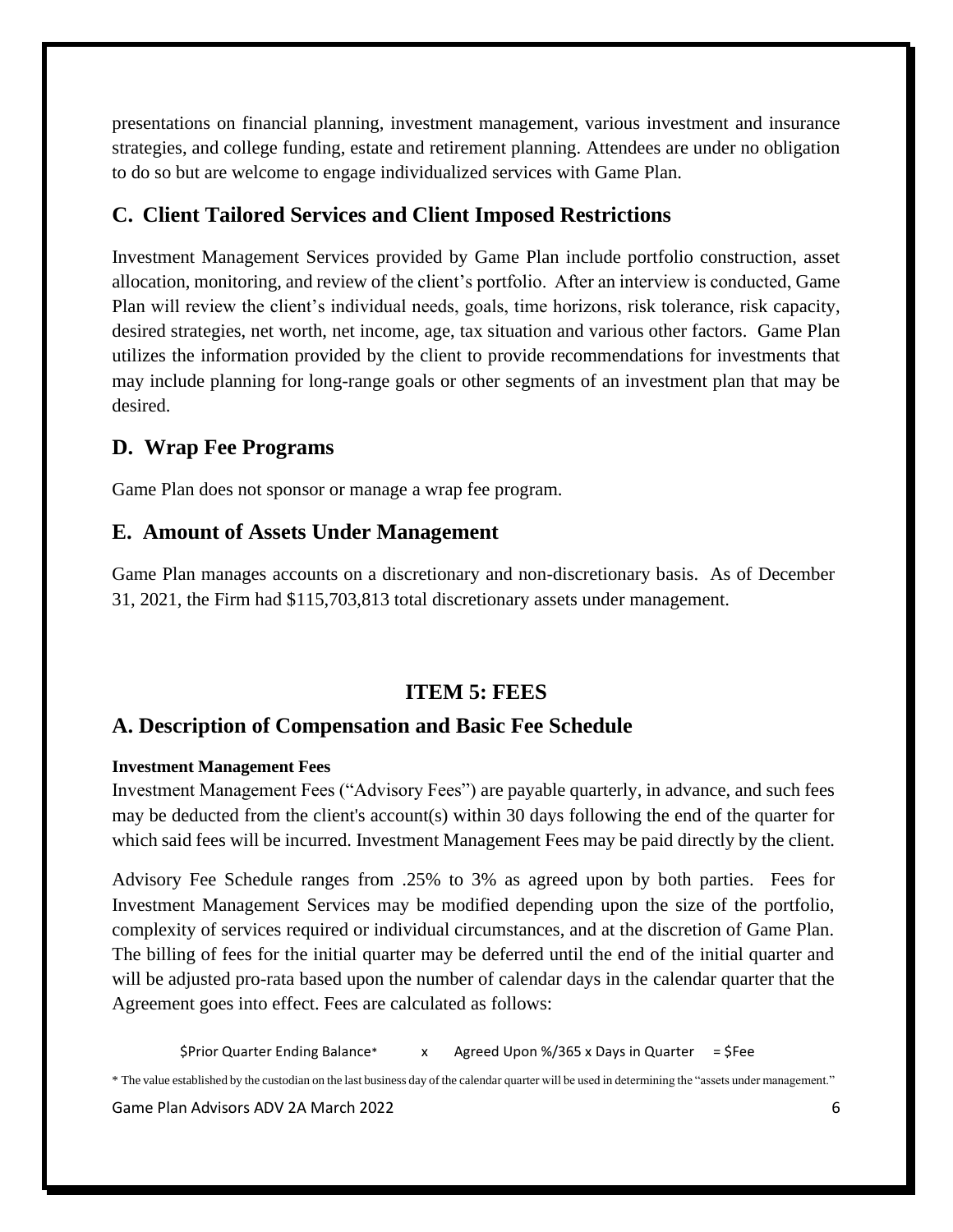All advisory fees are negotiable. Advisory fees are not collected for services to be performed more than six months in advance. Advisory fees are agreed upon at the time of engagement.

Investment Management Fees may be paid directly by the client. For all discretionary accounts, Game Plan maintains a Limited Power of Attorney for the purposes of directing and or otherwise effecting investments on behalf of the managed account, for the direct payment of Game Plan's fees and or the payment of commissions, custodial fees and or other charges incurred by the managed account.

#### **Financial Planning and Investment Consultation**

#### **Financial Planning**

Fees for financial planning can be billed hourly or on a fixed amount and are based upon an estimate of the total time needed to prepare the plan. The Financial Planning Fee will be agreed upon and disclosed within the financial planning and advice agreement and will normally range from \$1500.00 to \$5000.00 based upon the complexity of the planning case. Financial planning fees are non-refundable and may be discounted at the Firm's discretion.

#### **401(k) Advisory Services**

Fees for 401(k) Advisory Services are be billed at a negotiated rate of up to \$1,050.00 per year. Participants who utilize the 401(k) Advisory Services will be permitted to receive Financial Planning at a reduced rate of \$500 at the discretion of the Firm. This Financial Planning fee shall be separate from, and in addition to, your 401(k) Advisory Services Fee and will be payable at the point of sale.

Fees will be due and payable as agreed upon by both parties. Fees billed on a monthly, quarterly, or annual basis as disclosed within the agreement. All 401(k) Advisory Services fees are billed in advance. Either party may immediately terminate services upon written notice. 401(k) Advisory Services fees are non-refundable.

#### **Investment Consultation**

Fees for investment consultation services can be billed at a rate of up to \$500 per hour, quarterly based on the value of the account under advisement or included as part of the overall annual planning fee as agreed upon between the Firm and the client. Fees billed on an hourly basis will be based on an estimate of the total time needed and provided to the client prior to engagement. The Investment Consultation Fee will be agreed upon and disclosed within the agreement. Fees will be due and payable as agreed upon by both parties. Either party may immediately terminate consultation services upon written notice. Investment consultation fees are non-refundable.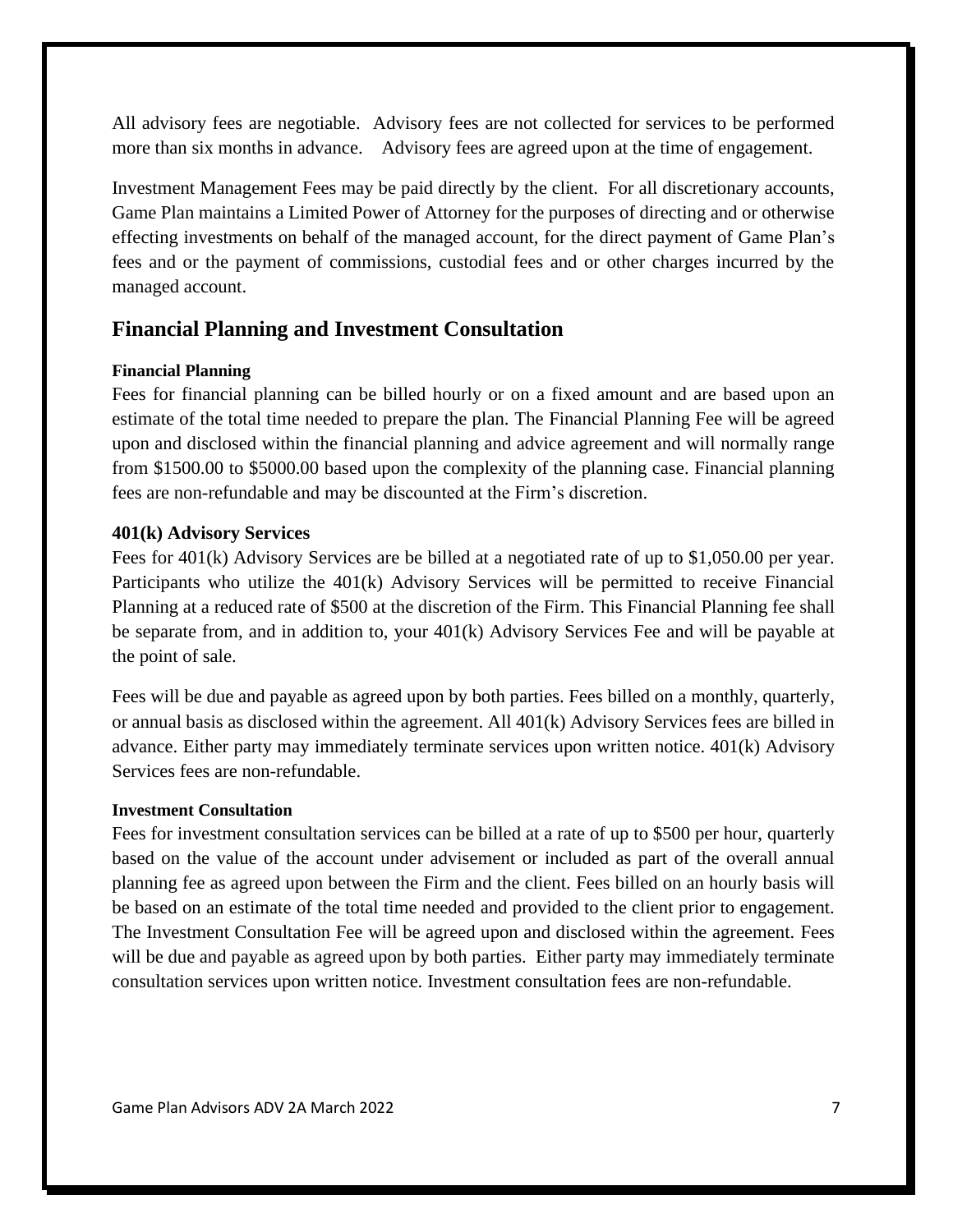#### **Publications and Education**

As stated earlier, Game Plan may provide a newsletter to advisory clients free of cost or obligation. Game Plan may charge a fee for seminars or educational courses and would have such costs outlined in the invitation. The cancellation provisions would also be noted in the invitation.

# **B. Other Fees**

The aforementioned advisory fees are for Game Plan advisory services only. All fees paid to Game Plan for advisory services are separate from the fees and expenses charged to shareholders of mutual funds shares by mutual funds or by the investment adviser managing the portfolios. A complete explanation of these expenses charged by the mutual funds is contained in each mutual fund's prospectus. No portion of such fees are payable to Game Plan. Clients are encouraged to read each fund prospectus. Clients may also bear certain charges imposed by third parties other than Game Plan in connection with investments made through their accounts including, but not limited to, servicing fees, and IRA or Qualified Retirement Plan Fees. Fees may be higher or lower than fees charged by other investment advisers for similar services. A current list of transaction fees is available upon request.

The Firm does not receive any compensation from any outside advisers.

## **C. Prepayment of Fees**

Fees are not collected for services to be performed more than six months in advance and in excess of \$1,200.00. This agreement may be terminated at any time and without penalty upon receipt of written notice by either party. If this agreement is terminated within five business days of inception, the client is entitled to a full refund of any pre-paid Advisory Fees. If the agreement is terminated after the initial five days of its inception, the client will be entitled to a pro rata refund of any pre-paid Advisory Fees based upon the number of days remaining in the quarter after termination.

# **D. Other Compensation**

Neither the Adviser nor its supervised persons accept any compensation/commission for the recommendation of securities or non-securities products including asset-based sales charges or service fees from the sale of mutual funds or insurance products in advisory accounts.

# <span id="page-9-0"></span>**ITEM 6: PERFORMANCE-BASED FEES AND SIDE-BY-SIDE MANAGEMENT**

Game Plan Advisors ADV 2A March 2022 8 Game Plan does not charge any performance-based fees or fees that are based on a share of capital gains on or capital appreciation of the assets of a client.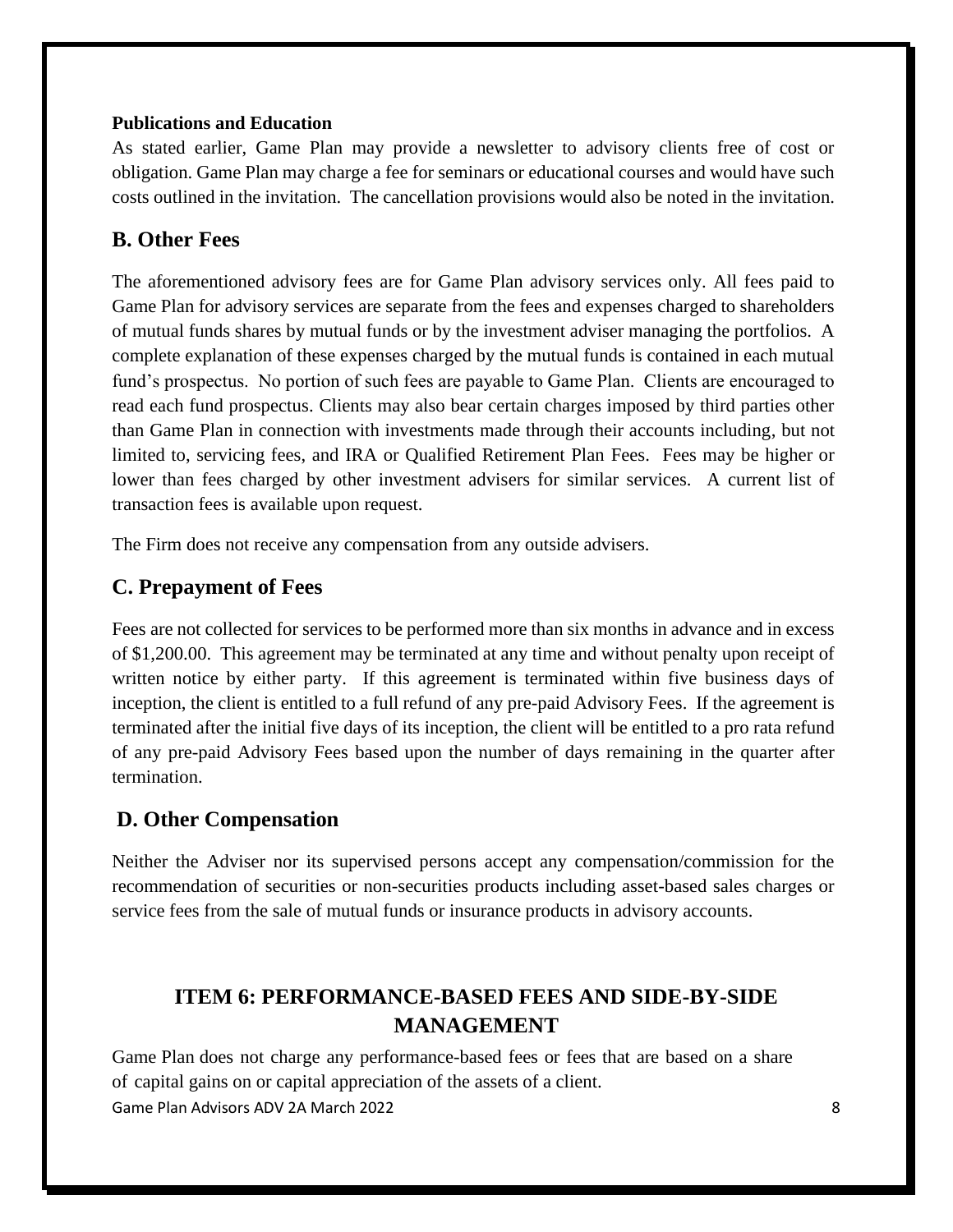## **ITEM 7: TYPES OF CLIENTS**

<span id="page-10-0"></span>Game Plan provides portfolio management services primarily to individuals and high net worth individuals.

# <span id="page-10-1"></span>**ITEM 8: METHODS OF ANALYSIS, INVESTMENT STRATEGIES AND RISK OF LOSS**

## **A. Methods of Analysis and Investment Strategies**

Game Plan uses computer models, economic and data research, as well as other indicators to monitor changing conditions and risk levels in the economy and financial markets. Multiple indicators and methods are used to reduce risk of reliance on a single indicator, system or method. Methods include economic analysis, stock analysis, asset class analysis, trend analysis, fundamental analysis, technical analysis, spreadsheet models, formulas and data analysis, sentiment indicators, and ongoing research and development in sophisticated investing strategies. Game Plan's investment information may come from one or more market signal services.

## **B. Material Risks**

Clients should be aware that investing in securities involves risk of loss that they should be prepared to bear. Reallocations, exchanges and sales of securities will create taxable events except when tax-exempt or tax deferred accounts or vehicles are used. Game Plan gives priority to investment decisions over tax decisions and personal tax consequences for our clients are not a primary consideration. Game Plan does not promise or guarantee profits.

# **C. Certain Risk Factors**

All investments carry some amount of risk. Game Plan's investment strategies may be subject to the following principal investment risks:

Credit Risks – The risk that the portfolio could lose money if the issuer of guarantor of a fixed-income security, or the counter-party to a derivative contract, is unable or unwilling to meet its financial obligations.

Counter-Party Risks – A portfolio may incur a loss if the other party to an investment contract, such as a derivative, fails to fulfill its contractual obligation.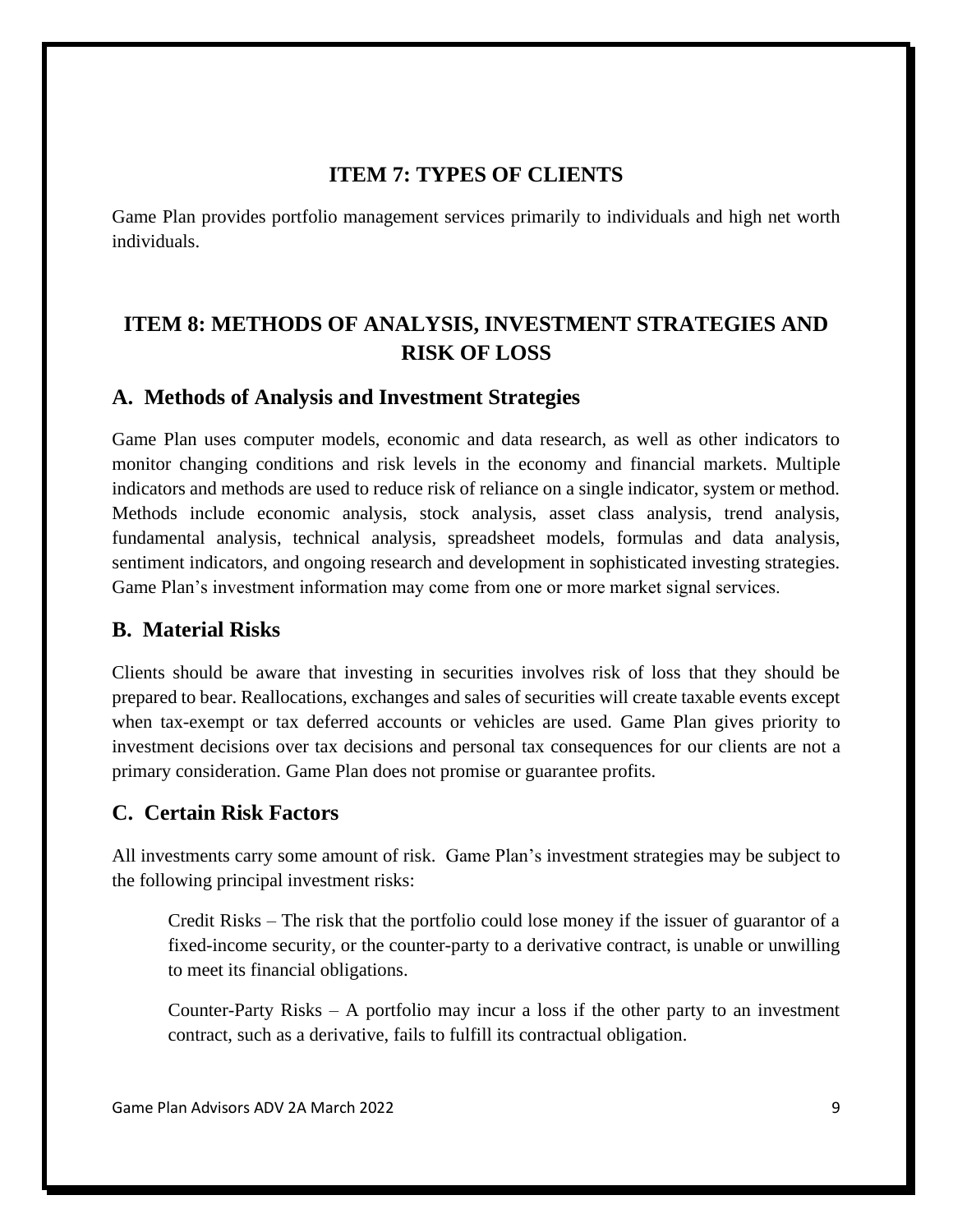Currency Risks – The risk that foreign currencies will decline in value relative to the US dollar and affect a portfolio's investments in foreign (non-US) currencies or in securities that trade in, and receive revenues in, or in derivatives that provide exposure to, foreign (non-US) currencies.

Debt Securities Risks – The issuer of a debt security may fail to pay interest of principal when due, and changes in market interest rates may reduce the value of debt securities or reduce the portfolio's returns.

Derivatives Risks – The use of derivatives such as futures, options and swap agreements can lead to losses, including those magnified by leverage, particularly when derivatives are used to enhance return rather than offset risk.

Emerging-Markets Risk – Foreign investment risks are typically greater for securities in emerging markets, which can be more vulnerable to recessions, currency volatility, inflation and market failure.

Equity Risks – The risk that the value of equity securities, such as common stocks and preferred stocks, may decline due to general market conditions which are not specifically related to a particular company or to factors affecting a particular industry or industries. Equity securities generally have greater price volatility than fixed income securities.

ETF Risks – A portfolio will be exposed indirectly to all of the risks of securities held by an ETF.

Foreign Investment Risk – Foreign investments face the potential of heightened illiquidity, greater price volatility and adverse effects of political, regulatory, tax, currency, economic or other macroeconomic developments.

High-Yield Securities Risk – High-yield securities have a much greater risk of default or of not returning principal and tend to be more volatile than higher-rated securities of similar maturity.

Interest-Rate Risk – The risk that fixed income securities will decline in value because of an increase in interest rates.

Issuer Risk – The value of a security may decline because of adverse events or circumstances that directly relate to conditions at the issuer or any entity providing it credit or liquidity support.

Issuer Non-Diversification Risk – The risks of focusing investments in a small number of issuers, industries, or foreign currencies, including being more susceptible to risks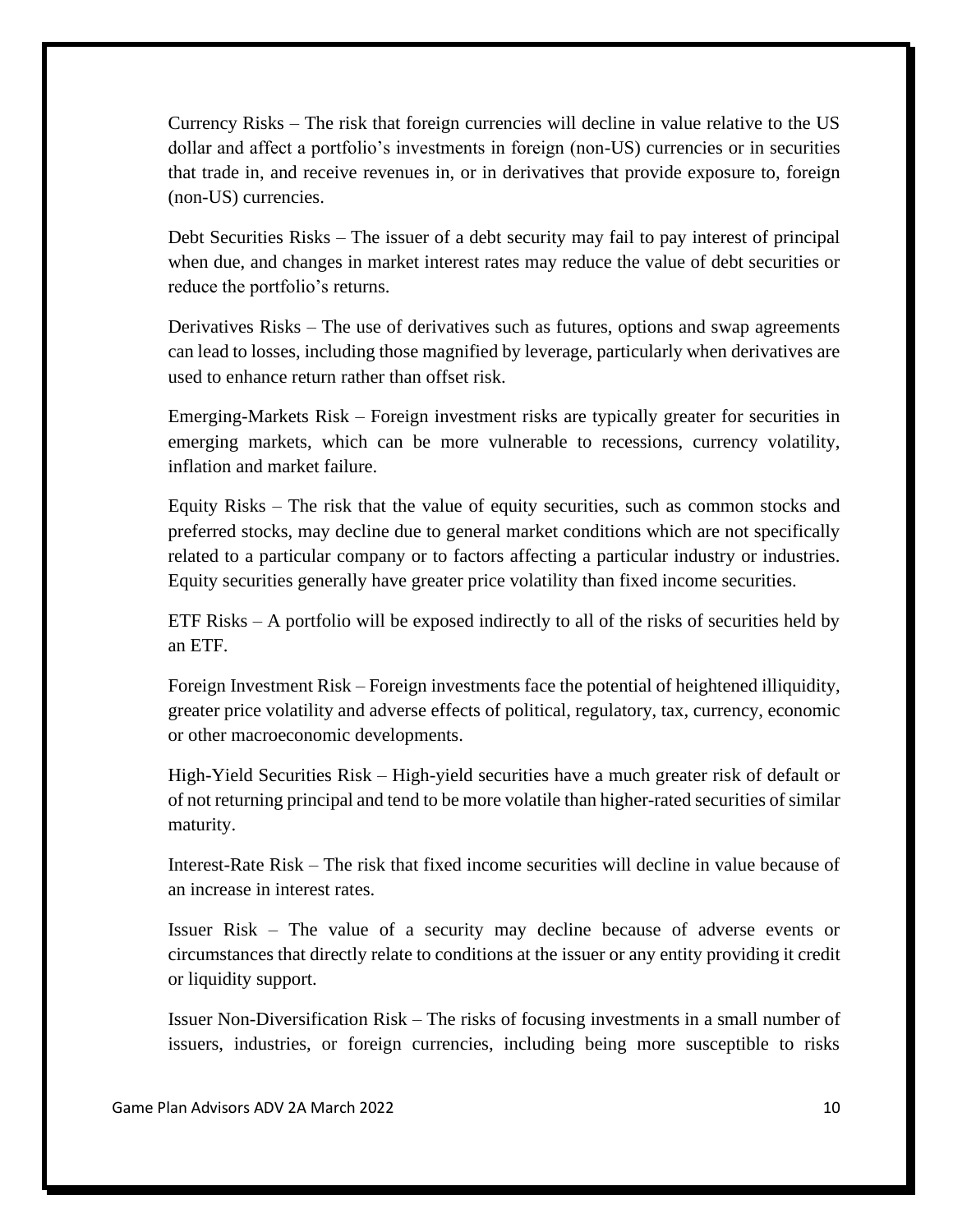associated with a single economic, political or regulatory occurrence than a more diversified portfolio might be.

Leverage Risk – The risk that certain portfolio transactions may give rise to leverage, causing the portfolio to be more volatile than if it had not been leveraged.

Leveraged/Inverse ETF Risk- Leveraged ETFs seek to deliver multiples of the performance of the index or benchmark they track. Inverse ETFs (also called "short" funds) seek to deliver the opposite of the performance of the index or benchmark they track. Like traditional ETFs, some leveraged and inverse ETFs track broad indices, some are sectorspecific, and others are linked to commodities, currencies, or some other benchmark. Inverse ETFs often are marketed as a way for investors to profit from, or at least hedge their exposure to, downward moving markets. Leveraged inverse ETFs (also known as "ultra-short" funds) seek to achieve a return that is a multiple of the inverse performance of the underlying index. An inverse ETF that tracks a particular index, for example, seeks to deliver the inverse of the performance of that index, while a 2x (two times) leveraged inverse ETF seeks to deliver double the opposite of that index's performance. To accomplish their objectives, leveraged and inverse ETFs pursue a range of investment strategies through the use of swaps, futures contracts, and other derivative instruments. Most leveraged and inverse ETFs "reset" daily, meaning that they are designed to achieve their stated objectives on a daily basis. Their performance over longer periods of time over weeks or months or years — can differ significantly from the performance (or inverse of the performance) of their underlying index or benchmark during the same period of time. This effect can be magnified in volatile markets.

Liquidity Risk – A security may not be able to be sold at the time desired or without adversely affecting the price.

Market Risk – The market price of securities held by a portfolio may rapidly or unpredictably decline due to factors affecting securities markets generally or particular industries.

Mortgage- and Asset-Backed Securities Risk – These securities may decline in value when defaults on the underlying mortgage or assets occur and may exhibit additional volatility in periods of changing interest rates. When interest rates decline, the prepayment of mortgages or assets underlying such securities may require the reinvestment of money at lower prevailing interest rates, resulting in reduced returns.

Regulatory Risk – The risk that changes in government regulations may adversely affect the value of a security. An insufficiently regulated industry or market might also permit inappropriate practices that adversely affect an investment.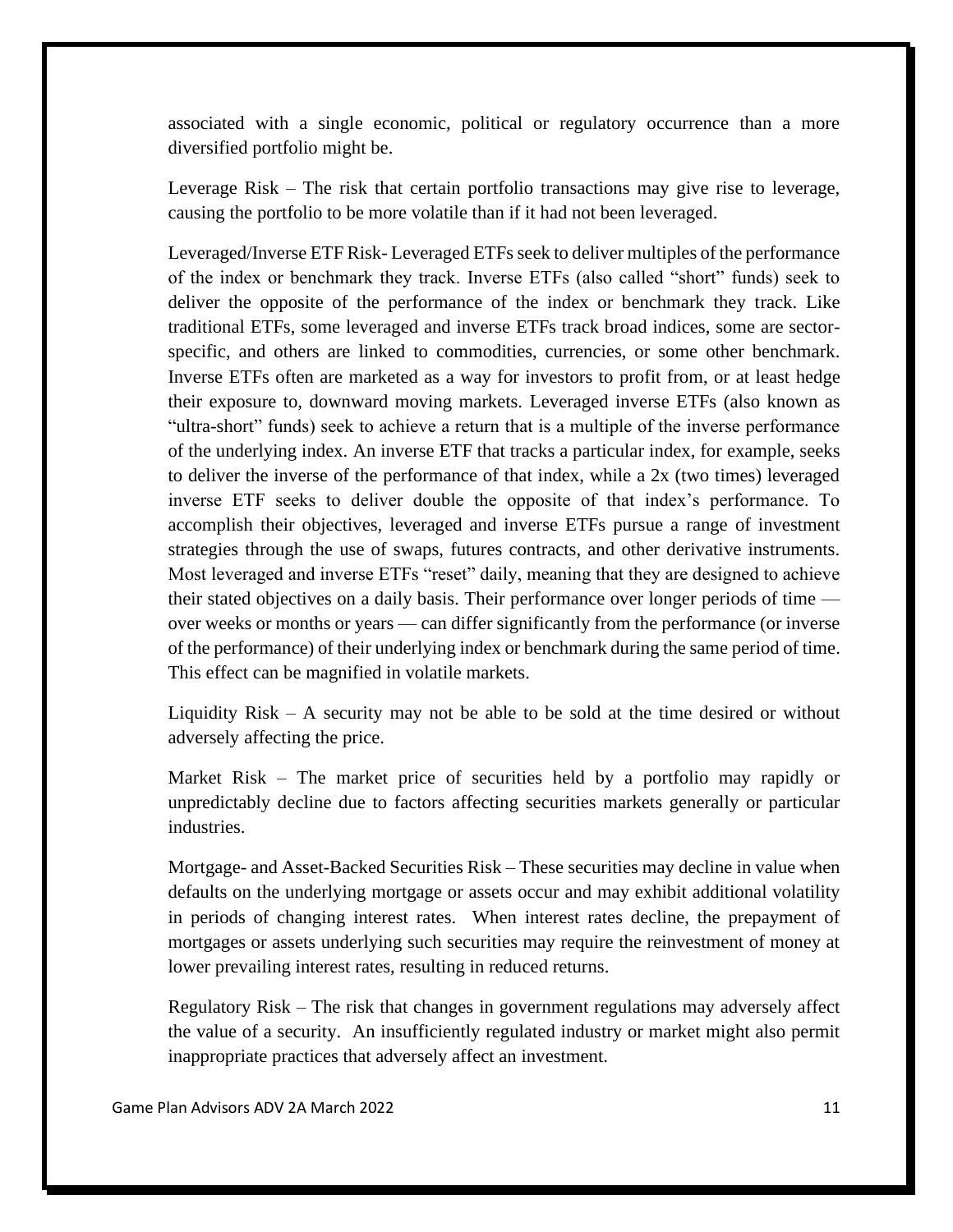Short Sale Risk – The risk of entering into short sales includes the potential loss of more money than the actual cost of the investment, and the risk that the third party to the short sale may fail to honor its contract terms, causing a loss to a portfolio.

Private Securities Risk – Private securities contain the risks of their respective public securities, but these risks can be magnified due to their illiquidity and lack of public knowledge on the business. These securities are inherently riskier.

Real Estate Risk – The real estate market has experienced some large swings recently. Due to changes in interest rates, the lending market, economic policy, and supply and demand, in addition to illiquidity, real estate investments can carry a great deal of risk.

# **ITEM 9: DISCIPLINARY INFORMATION**

<span id="page-13-0"></span>Registered investment advisers are required to disclose all material facts regarding any legal or disciplinary events that would be material to your evaluation of Game Plan or the integrity of Game Plan's management.

## **A. Criminal or Civil Action**

Neither Game Plan, nor any of its management persons, has had any administrative proceedings before the SEC, any other federal regulatory agency, any state regulatory agency, or any foreign financial regulatory authority.

## **B. Administrative Procedure**

Neither Game Plan, nor any of its management persons, has had any administrative proceedings before the SEC, any other federal regulatory agency, any state regulatory agency, or any foreign financial regulatory authority.

## **C. Self-Regulatory Organization**

Neither Game Plan, nor any of its management persons, has had any proceedings before any selfregulatory organizations.

# <span id="page-13-1"></span>**ITEM 10: OTHER FINANCIAL INDUSTRY ACTIVITIES AND AFFILIATIONS**

## **A. Registration as a Broker/Dealer or Broker/Dealer Representative**

Game Plan Advisors ADV 2A March 2022 12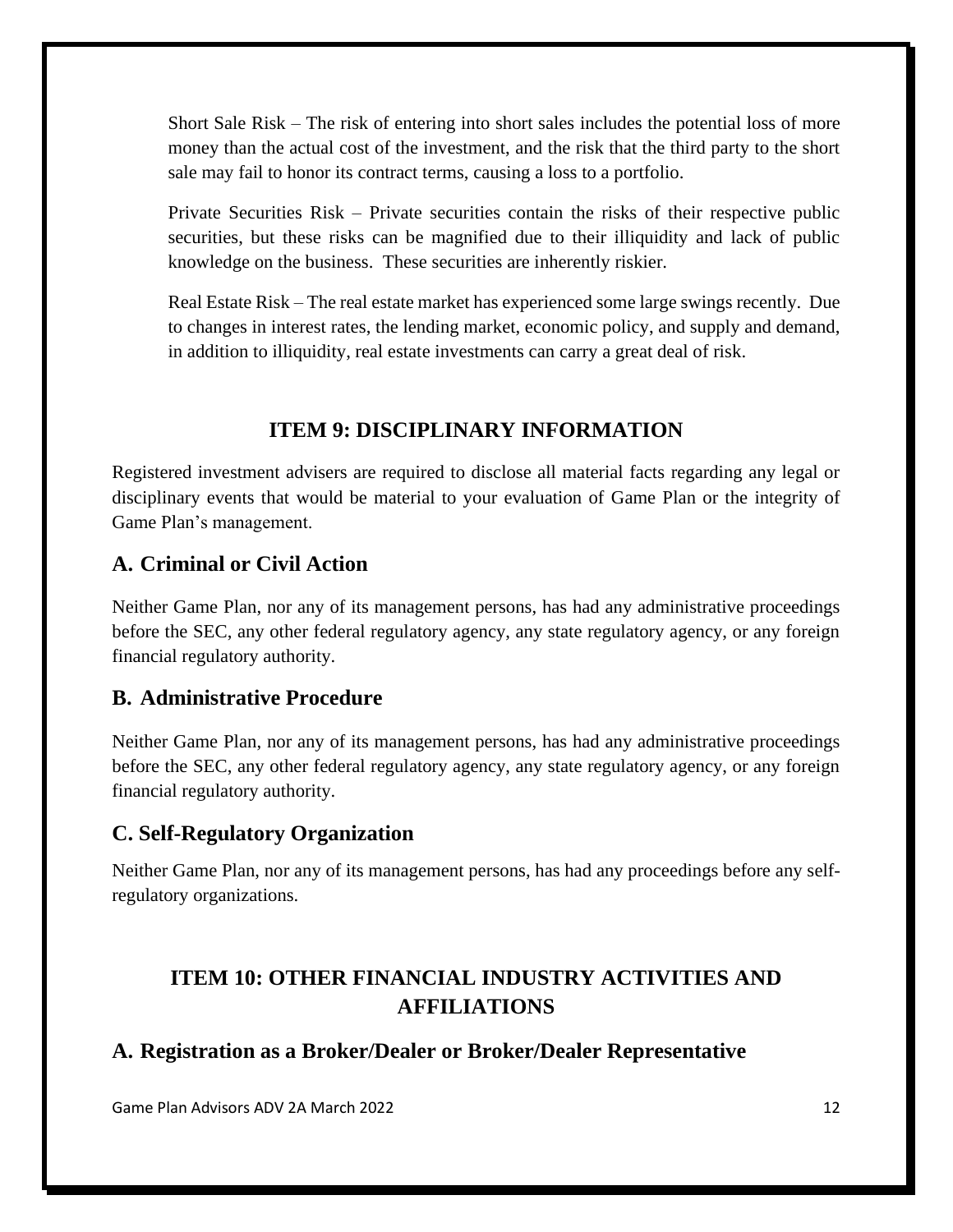The Advisory Representatives of Game Plan concentrate their efforts toward financial planning and investment advisory services. The Advisory Representatives of Game Plan are not registered with a broker/dealer. The Advisory Representatives of Game Plan are licensed to provide insurance services to clients. Insurance products are provided to clients for personal, estate and business needs. These activities are estimated to utilize less than 10% of the representative's time.

# **B. Registration as a Futures Commission Merchant, Commodity Pool Operator or a Commodity Trading Adviser**

Neither Game Plan nor its Advisory Representatives are registered as a Futures Commission Merchant, Commodity Pool Operator or a Commodity Trading Adviser.

# **C. Registration Relationships Material to This Advisory Business and Conflicts of Interest**

Christopher Wootton has material ownership in Wootton Financial Group, Inc., a company involved in the sale of fixed insurance products. The company receives compensation from the direct sale of fixed insurance products and shares in commissions from the sales of fixed insurance products by other financial professionals. These activities are estimated to utilize less than 10% of Mr. Wootton's time. The Firm will make the necessary disclosures to each client of any potential conflict of interests that arises from this relationship.

# **D. Selection of Other Advisors of Managers**

Game Plan does not currently select other investment advisers for its clients.

# <span id="page-14-0"></span>**ITEM 11: CODE OF ETHICS, PARTICIPATION OR INTEREST IN CLIENT TRANSACTIONS AND PERSONAL TRADING**

# **A. Code of Ethics**

Game Plan has adopted a Code of Ethics to ensure that securities transactions by Game Plan employees are consistent with Game Plan's fiduciary duty to its clients and to ensure compliance with legal requirements and Game Plan's standards of business conduct. Game Plan requires transaction confirmation and quarterly reporting. A written copy of Game Plan's Code of Ethics is available upon request.

Game Plan will maintain a record of required personal securities transactions. All applicable rules of the Securities and Exchange Commission will be strictly enforced. Game Plan will not permit insider trading.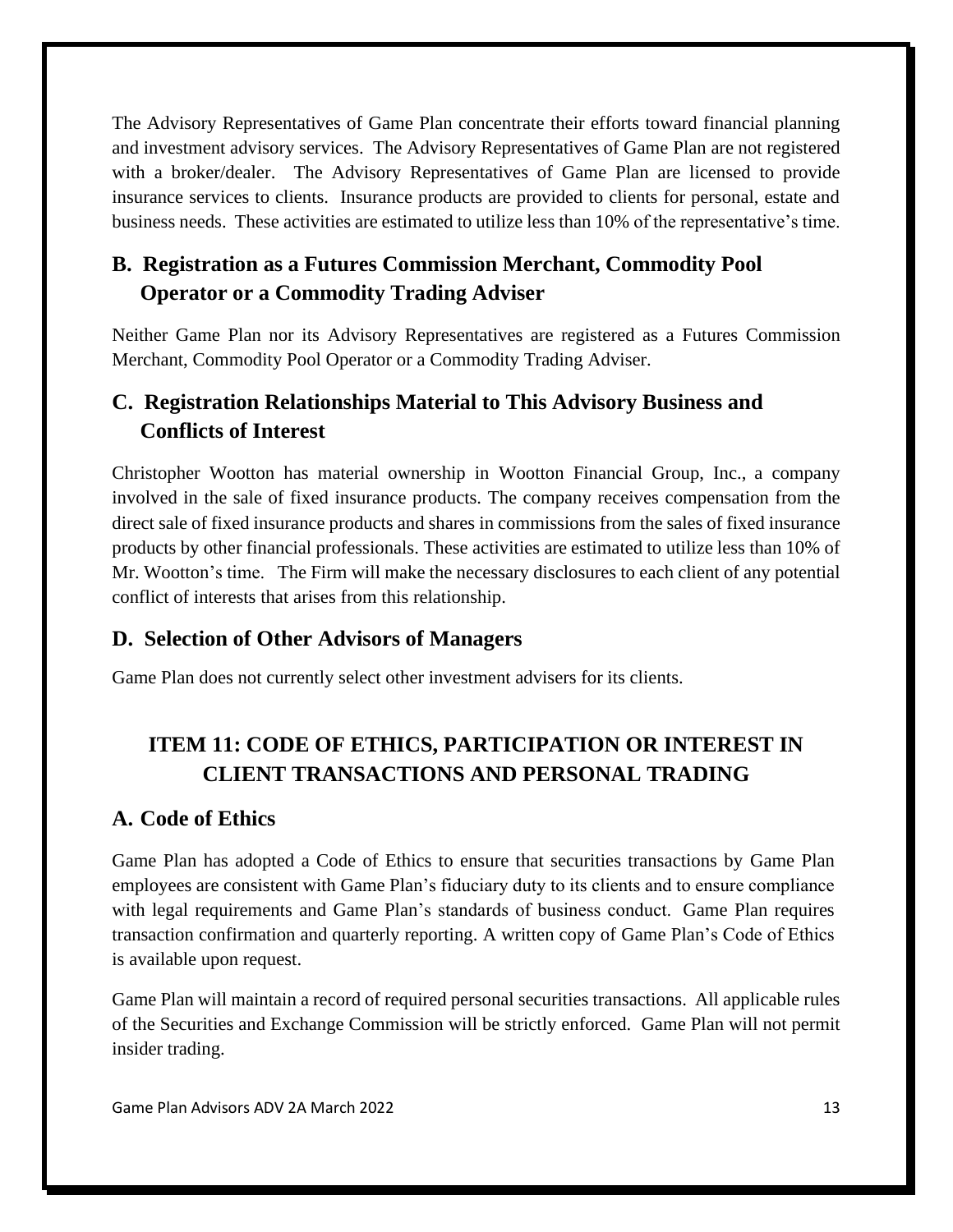# **B. Recommendations Involving Material Financial Interests**

To prevent conflicts of interest, all employees of Game Plan must comply with Game Plan's Written Supervisory Procedures and Code of Ethics, which impose restrictions on the purchase or sale of securities for their own accounts and the accounts of certain affiliated persons.

# **C. Investing in the Same Securities as Clients**

No security may be bought or sold by a principal or employee of Game Plan before Game Plan's clients' accounts have had the opportunity to make such transactions as appropriate. All Game Plan principal and employee trades will be reviewed by the compliance officer. Principals and employees will not receive a more favorable execution price on a particular day than those received by Game Plan's investment advisory clients. It is Game Plan's policy that the Firm will not effect any principal or agency cross securities transactions for client accounts. Game Plan will also not cross trades between client accounts.

# **D. Trading the Same Securities as Clients' Securities**

Notwithstanding the above, Game Plan, and/or their officers, directors or employees may purchase for themselves similar or different securities as are purchased or recommended for investment advisory clients of Game Plan, and that different security transactions may be affected or recommended for different investment advisory clients of Game Plan.

# **ITEM 12: BROKERAGE PRACTICES**

# <span id="page-15-0"></span>**Selecting Brokerage Firms**

Game Plan will maintain discretion over Investment Management accounts as evidenced by the client Agreement. Game Plan will not have discretionary authority to withdraw funds or take custody of a client's funds or securities.

Game Plan will supervise and direct the investments of our clients' accounts subject to such limitations as our clients may impose in writing. Game Plan as agent and attorney-in-fact with respect to the client's account, when it deems appropriate, without prior consultation with the client, may, (a) direct the purchase, sale, exchange, conversion, and otherwise trade in stocks, bonds and other securities including money market instruments, and (b) place orders for the execution of such securities transactions. Game Plan will allocate brokerage transactions in a manner it believes to be fair and responsible to its clients and consistent with its clients' objectives. The Representatives and Associated Persons of Game Plan realize that the sharing of non-public personal information is an act of trust and take this issue very seriously. All information provided

Game Plan Advisors ADV 2A March 2022 14 and 2012 14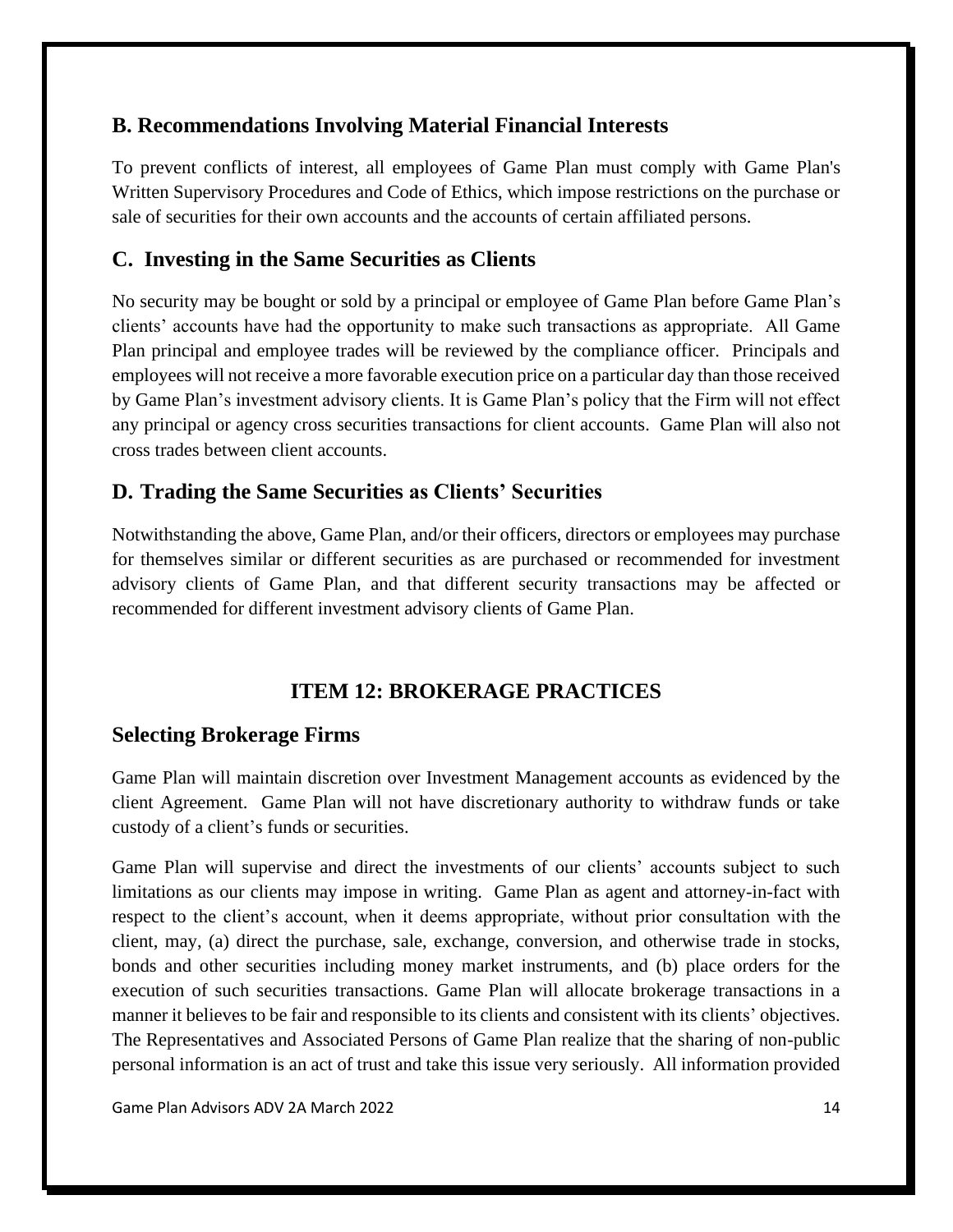by clients to Game Plan and information and advice furnished by the Firm to clients shall be treated as confidential and shall not be disclosed to non-affiliated third parties, except as permitted by clients with written authorization, or as required by any rule, regulation or law of any regulatory or self-regulatory organization of which Game Plan or its Associated Persons may be subject. It is the policy of the Firm to restrict access to records to only those associates who need to have such information in order to deliver the financial planning, investment advisory or administrative services of the Firm. The Firm secures its offices during non-business hours.

#### 1. Research and Other Soft Dollar Benefits

Game Plan participates in the institutional adviser program (the "Program") offered by TD Ameritrade Institutional. TD Ameritrade Institutional is a division of TD Ameritrade Inc., member FINRA/SIPC/NFA ("TD Ameritrade"), an unaffiliated SEC-registered broker-dealer and FINRA member. TD Ameritrade offers to independent investment advisers services which includes custody of securities, trade execution, clearance and settlement of transactions. Adviser receives some benefits from TD Ameritrade through its participation in the Program.

#### 2. Brokerage for Client Referrals

Game Plan does not consider whether it receives referrals from broker/dealers when it selects or recommends broker/dealers to its clients. The Firm bases its recommendations on the client's needs and what is in the best interests of the clients when it recommends or selects a broker/dealer.

#### 3. Directed Brokerage

Game Plan does not maintain agreements with referring broker/dealers regarding its internal allocation of brokerage transactions. However, all or a sizable portion of a particular client's brokerage transaction business will be directed to TD Ameritrade. Although Game Plan is confident that TD Ameritrade will provide both the clients and the Firm with excellent service, the selection of the Firm may not result in best execution in all cases.

#### **B. Aggregation of Securities for Multiple Client Accounts**

When trading the same security across multiple accounts, Game Plan may aggregate or place a block trade and allocate the order to each client accordingly. When executing this type or order, the execution price will "average priced" so that each client receives the same execution price and avoid any potential conflicts of interest. If an employee of Game Plan is included in the order, Game Plan will ensure that the employee account does not receive a better price than the client. Game Plan will be responsible for all trading errors should they occur. The commission amount and per share commission rate will differ among clients with directed brokerage relationships due to the dollar value and the size (number of shares) of the trade for each account and the total relationship between the client and their broker/dealer. Because each client may differ in portfolio

Game Plan Advisors ADV 2A March 2022 15 and 2008 15 and 2012 15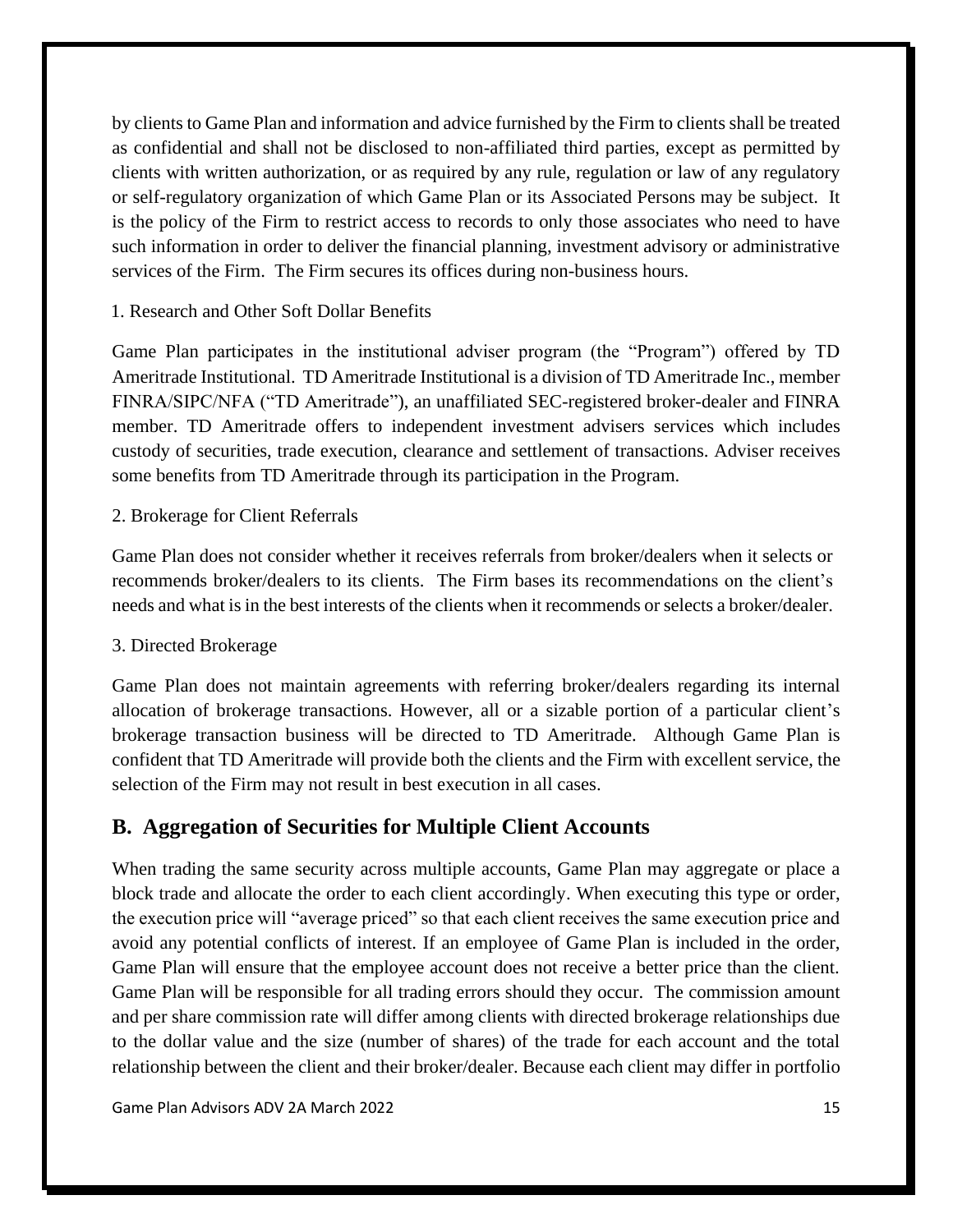size, investment objective, equity exposure and the extent of the relationship with their broker, Game Plan does not negotiate commission discounts on the block transaction itself.

# **ITEM 13: REVIEW OF ACCOUNTS**

# <span id="page-17-0"></span>**A. Periodic Reviews**

Investment Management involves periodic monitoring and review of portfolio assets. Investment management services entail quarterly internal reviews. Reviews will be conducted by Chris Wootton. Mr. Wootton will review investment results, asset allocation, client objectives and other variables that may have been identified during the course of the engagement. Game Plan advises clients to immediately notify the Firm of any changes to client's financial status in the event there needs to be a change in client's investment plan. Otherwise, personal meetings with clients to review investment results and strategies are performed at client's discretion.

## **B. Factors that Will Trigger Non-Periodic Reviews**

These reviews may occur more frequently, depending upon the underlying assets in the portfolios, market conditions or as desired by the client.

# **C. Reports Provided to Clients**

Clients receive standard account statements from investment sponsors and brokerage firms monthly or quarterly, depending upon the custodian utilized.

# **ITEM 14: CLIENT REFERRALS AND OTHER COMPENSATION**

## <span id="page-17-1"></span>**A. Third Party Compensation**

Game Plan does not provide compensation either directly or indirectly to any non-supervised person for referrals. Additionally, the Firm does not receive any economic benefits from any nonclients for providing investment advice to Game Plan's clients.

# **B. Referrals**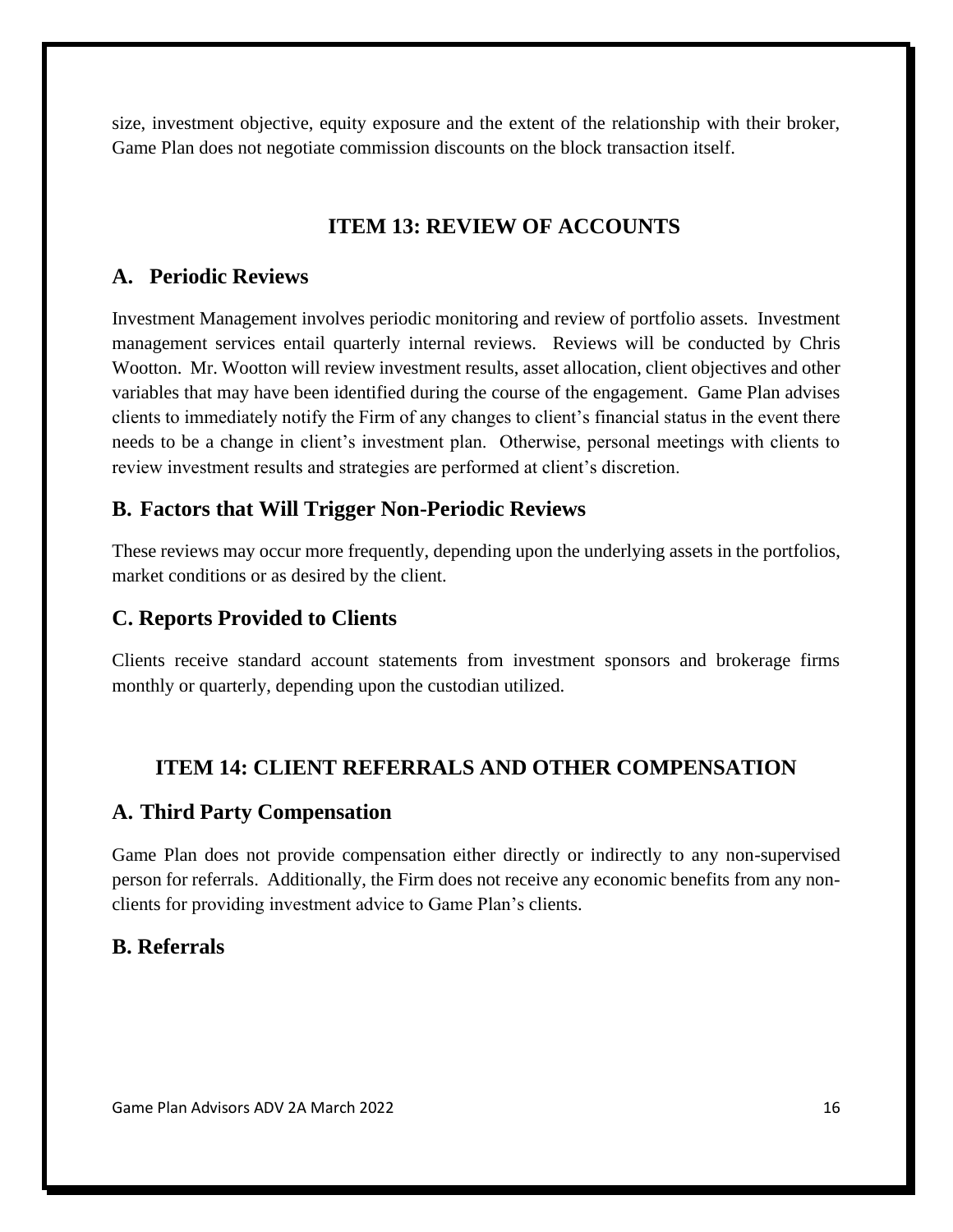Other than the services noted above, Game Plan does not provide compensation either directly or indirectly to any non-supervised person for referrals.

#### **ITEM 15: CUSTODY**

<span id="page-18-0"></span>Game Plan does not maintain custody of its clients' funds or securities. Clients should receive at least quarterly statements from the broker/dealer, bank or other qualified custodian that holds and maintains clients' investment assets. Game Plan urges its clients to carefully review such statements and compare such official custodial records to the account statements that it may provide. Game Plan's statements may vary from custodial statements based on accounting procedures, reporting dates, or valuation methodologies of certain securities.

#### **ITEM 16: INVESTMENT DISCRETION**

<span id="page-18-1"></span>Game Plan usually receives written discretionary authority from the client at the outset of an advisory relationship to select the identity and amount of securities to be bought or sold. In all cases, however, such discretion is to be exercised in a manner consistent with the stated investment objectives for the particular client account. When selecting securities, and determining amounts, Game Plan observes the investment policies, limitations and restrictions of the clients for which it advises. Investment guidelines and restrictions must be provided to Game Plan in writing.

### **ITEM 17: VOTING CLIENT SECURITIES**

<span id="page-18-2"></span>Game Plan shall not take any action or render any advice with respect to the voting of proxies solicited by, or with respect to, the issuers of any securities held in client accounts.

#### **ITEM 18: FINANCIAL INFORMATION**

<span id="page-18-3"></span>Registered investment advisers are required in this Item to provide clients with certain financial information or disclosures about their financial condition. Game Plan is well capitalized, has no financial commitment that impairs its ability to meet contractual and fiduciary commitments to clients and has not been the subject of a bankruptcy proceeding.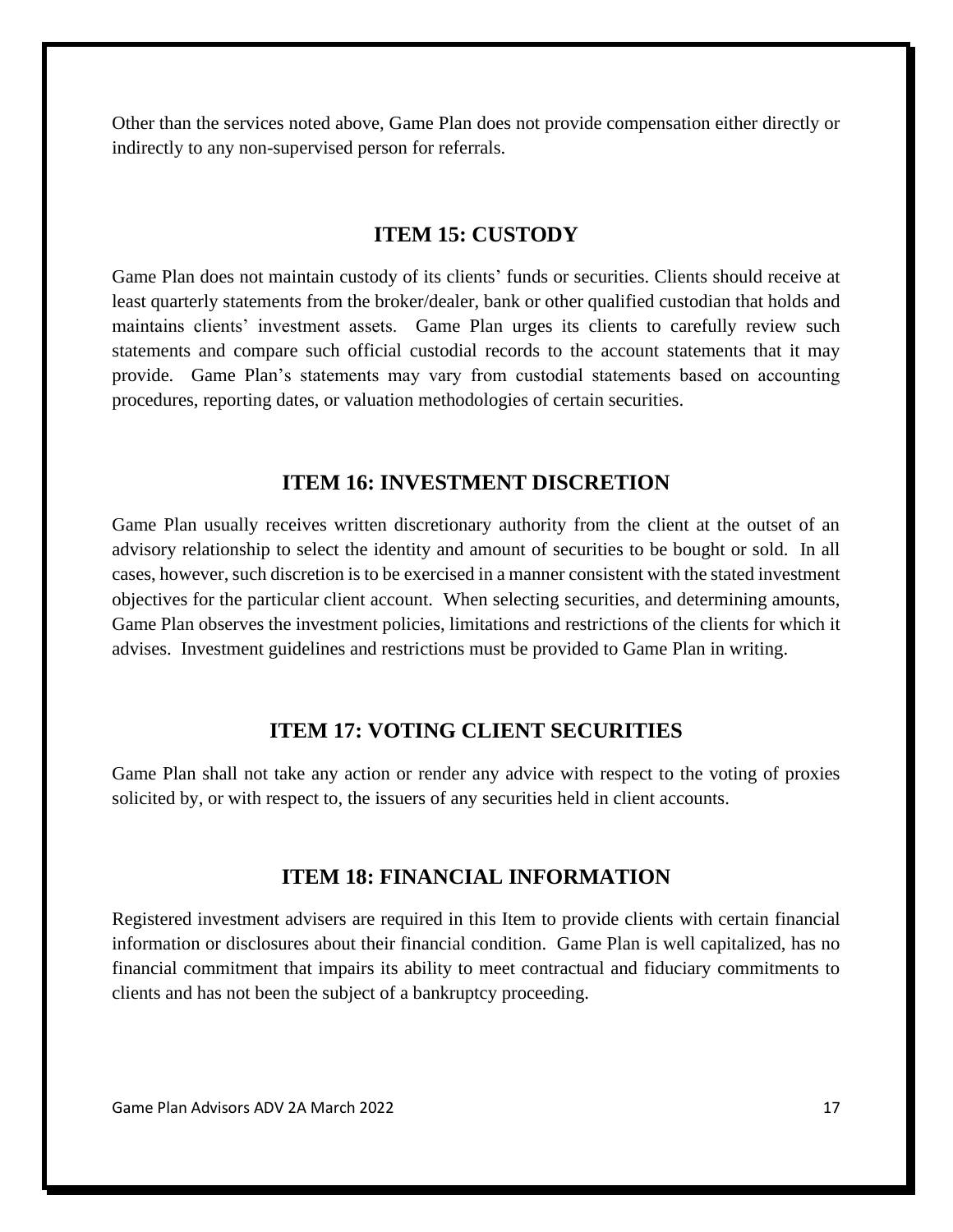# **A. Balance Sheet**

Game Plan does not require nor solicit prepayment of investment advisory fees which would result in custody issues. Therefore, the Adviser is not required to include a balance sheet with this brochure.

# **B. Financial Conditions**

Neither Game Plan nor its management have any financial conditions that are likely to reasonably impair the Adviser's ability to meet contractual commitments to clients. On April 17, 2020, the Firm received a Paycheck Protection Plan Loan through the SBA in conjunction with the relief afforded from the CARES Act. The Firm used the PPP to continue payroll for the firm's employees and the Firm did not suffer any interruption of service.

# **C. Bankruptcy Petitions**

Game Plan has not been the subject of a bankruptcy petition in the last ten years.